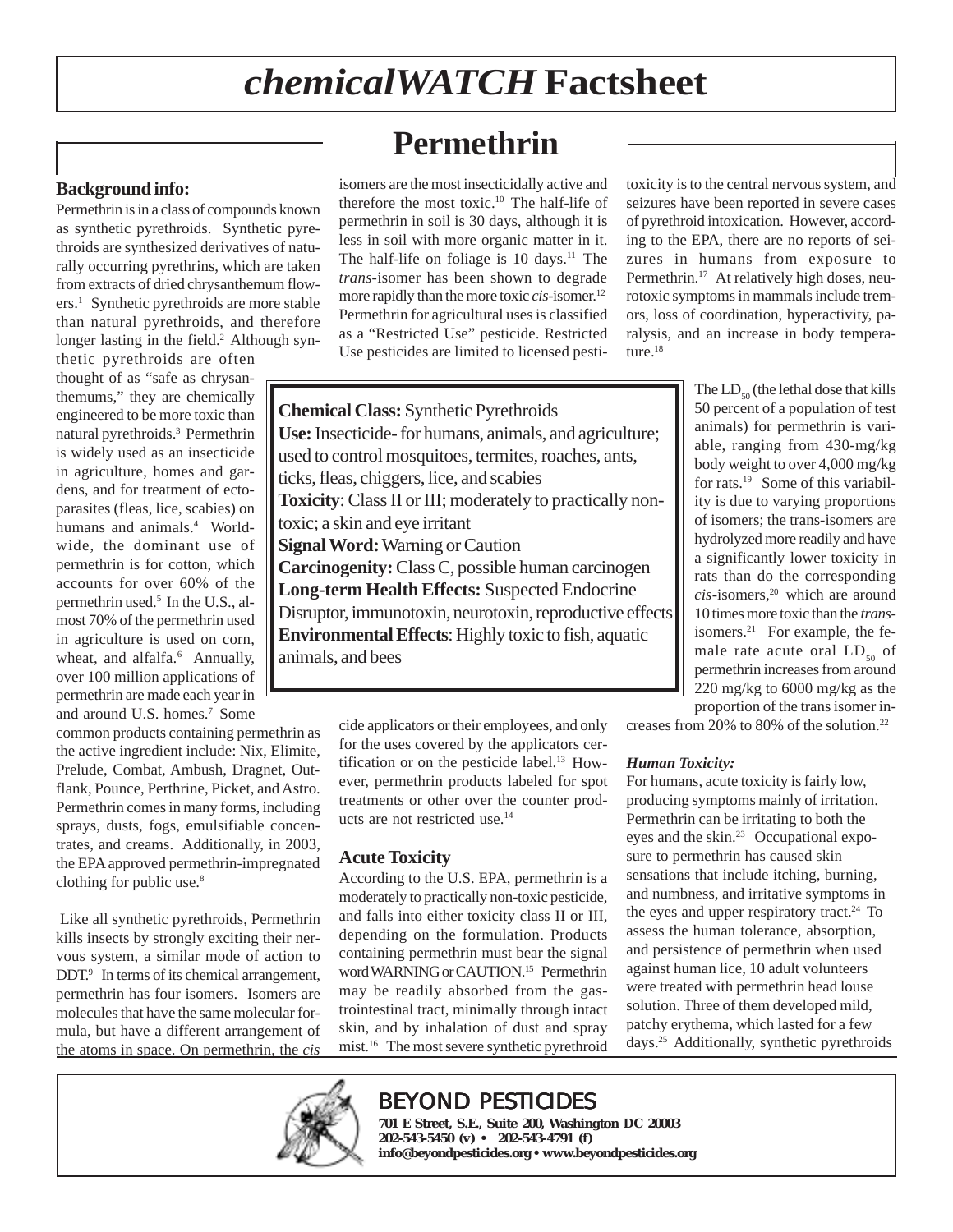have been shown to be respiratory allergens and use of them may result in asthma-like symptoms, especially in children with a history of asthma or allergies.27 Besides asthma, other allergic respiratory responses to permethrin can include sneezing, asthma, sinusitis, and bronchitis.28

#### *Animal Toxicity:*

Many flea and tick treatments for dogs contain permethrin as their active ingredient. "Spot-On" treatments especially contain large quantities of permethrin (45-65%). Even small amounts of this can be quite toxic and even fatal to cats. Exposure to cats often occurs accidentally from contact with dogs being treated with permethrin.<sup>29</sup> There have also been reports of dogs being poisoned by these treatments; on one site on the Internet, people give experiences with various Flea and Tick Remedies, including Biospot. The site lists hundreds of stories of people who have used these permethrincontaining products on their cats and dogs and had adverse reactions—mostly seizures, vomiting, behavioral changes, and death.<sup>30</sup>

#### *Childhood Susceptibility*

Children may be more sensitive to permethrin than adults: a study found that permethrin is almost 5 times more toxic to 8 day old rats than to adult rats due to incomplete development of the enzymes which break down pyrethroids in the liver.31 Additionally, studies on newborn mice have shown that permethrin may inhibit neonatal brain development.32

### **Long-term Health Effects**

#### *Cancer:*

At the time of EPA's last evaluation of the carcinogenic potential of permethrin in 1989, they classified permethrin as Group C—a Possible Human Carcinogen.<sup>33</sup> The World Health Organization reported that permethrin increased the frequency of lung tumors in female mice in 2 out of 3 studies that it reviewed. $34$  In a study on the effects of permethrin on breast cancer cells, researchers found that permethrin increases the expression of a gene that is involved with proliferation of cells in the mammary gland.<sup>35</sup>

Permethrin has also been linked to prostate cancer; in a study of farmers and professional pesticide applicators, permethrin was shown to increase the risk of prostate cancer in men with a family history of prostate cancer.<sup>36</sup>

#### *Immune System Effects:*

Ingestion of even small doses of permethrin has been shown to reduce the ability of immune system cells to recognize and respond to foreign proteins. Doses equivalent to 1/ 100 of the  $LD_{50}$  inhibited T-lymphocytes and natural killer cells by over 40%.37 In a study that applied varying doses of permethrin to shaved regions of mice, researchers found that dermal absorption caused antibody production to significantly decrease. The study concluded that low-level topical permethrin exposure may produce systemic immunotoxicity.38 A follow-up study found that exposure to sunlight worsened this response.<sup>39</sup>

#### *Effects on Reproduction:*

Permethrin affects both male and female reproductive systems.40 EPA lists permethrin as a suspected endocrine disrupter.<sup>41</sup> Permethrin binds to receptors for androgen (a male sex hormone) in cells from human males.42 It also binds to the peripheral benzodiazepine receptor, which stimulates production of testosterone.<sup>43</sup> In a long-term feeding study of mice, permethrin was shown to cause reduced testes weights.<sup>44</sup> In another study, researchers found that permethrin had significant estrogenic potency as it inhibited the binding of estradiol to the estrogen receptor.<sup>45</sup>

#### *Mutagenicity:*

While some tests on hamster cells and on salmonella have shows permethrin to be nonmutagenic,<sup>46</sup> permethrin was found to have mutagenic effects in three tests with human cell cultures, one with hamster cells, and one with fruit fly larvae. In the human cell cultures, permethrin exposure caused an increase in chromosome aberrations, chromosome fragments, and DNA lesions.<sup>47</sup>

#### *Neurotoxicity:*

In a study on pesticide exposure and the Gulf War syndrome, researchers found that application of permethrin to adult rats led to neuronal cell death in various parts of the brain, which could lead to motor deficits and learning and memory dysfunction. These results led the researchers to conclude, "it is likely that subchronic [dermal] exposure to DEET and permethrin experienced by service personnel during the Persian Gulf War has played an important role in the development of illnesses in some veterans after the Gulf War. "48 Another study found that low levels of permethrin were related to lower dopamine production and increased levels of the protein alpha-synuclein. Both of these changes are consistent with a pre-Parkinson's condition, although not necessarily the full-blown disease.<sup>49</sup>

#### *Other Chronic effects:*

In 17 medium and long-term studies performed by the EPA that exposed rats, mice, and dogs to permethrin, all the studies noted effects on the liver even at the lowest levels of permethrin.50 Other chronic effects include enlarged adrenal glands (in a rabbit feeding study) and increased kidney weights (in a rat feeding study).<sup>51</sup> Permethrin may also be linked to pediatric brain tumors. The findings of a 1997 study indicate that chemicals used in flea/tick products may increase risk of pediatric brain tumors. Permethrin is one of the most commonly used chemicals in flea and tick products.<sup>52</sup>

#### *Residues on food:*

The FDA's monitoring program routinely finds permethrin on food. In 1996, the found that permethrin was the  $13<sup>th</sup>$  most commonly detected pesticide on food.<sup>53</sup> In 2001, it was the 8<sup>th</sup> most commonly detected pesticide on food, and the 7<sup>th</sup> most commonly detected pesticide on baby food.54

#### **Environmental Effects**

Permethrin is highly toxic to fish, due to the sensitivity of their nervous systems. It is also highly toxic to many aquatic invertebrate animals; its effects on insects and crustaceans are particularly severe. Permethrin is practically non-toxic to birds, although there may be some long-term effects.<sup>55</sup> Some endangered toads and salamanders may also be at risk from permethrin.<sup>56</sup> Permethrin nega-



# BEYOND PESTICIDES

**701 E Street, S.E., Suite 200, Washington DC 20003 202-543-5450 (v) • 202-543-4791 (f) info@beyondpesticides.org • www.beyondpesticides.org**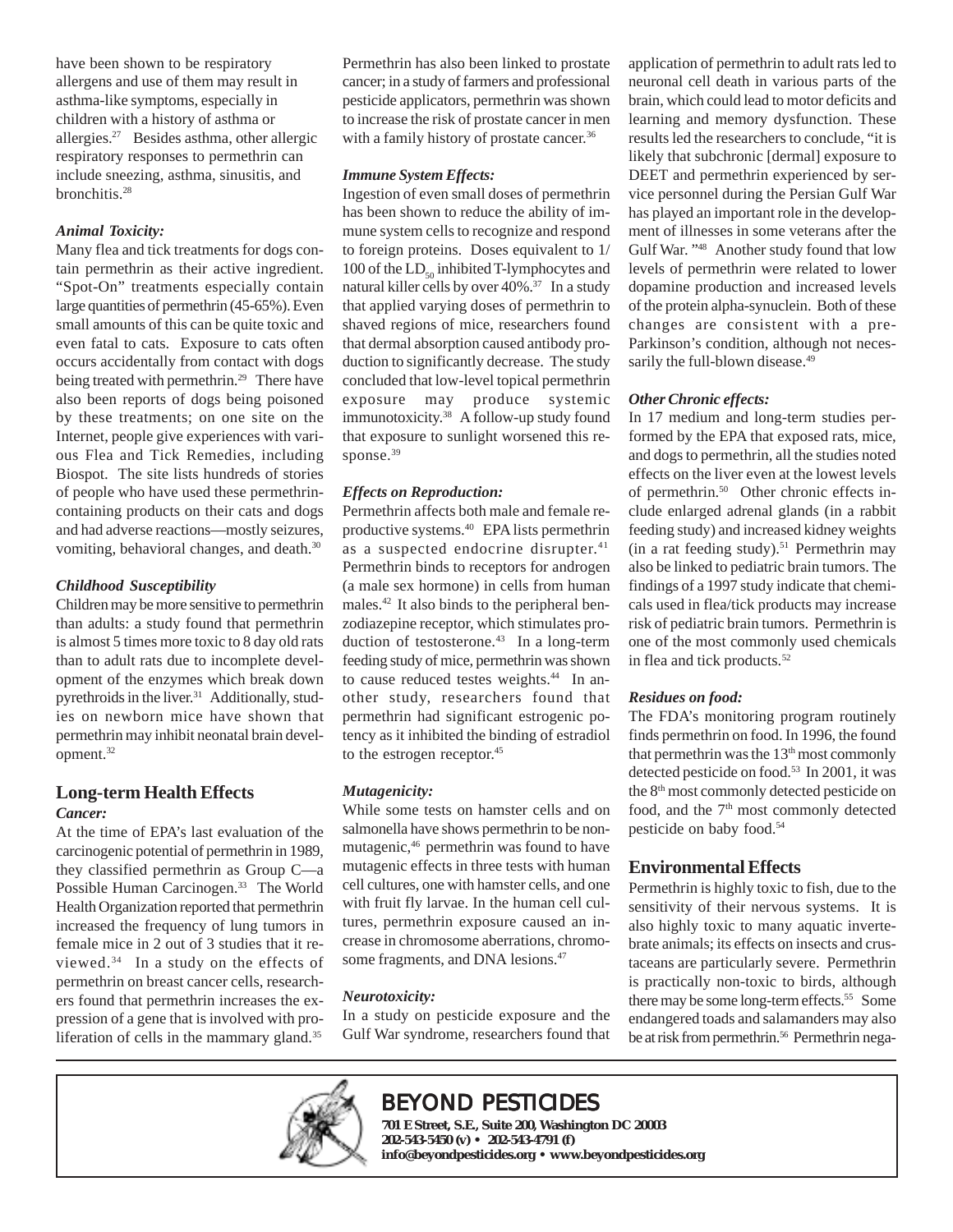tively affects many species of beneficial arthropods (those arthropods that are useful in agriculture). For example, permethrin is extremely acutely toxic to honey bees, even at very low doses.<sup>57</sup> Although it is commonly thought that the potential for leaching into water is low because permethrin adsorbs strongly to soil particles and has a short half-life in water,<sup>58</sup> the U.S. Geological Survey has found permethrin in ground and surface water in numerous locations.<sup>59</sup> Furthermore, a very recent study of pesticides in bodies of water in the agriculture-dominated Central Valley in California found high levels of synthetic pyrethroids in stream sediments—levels high enough that they were toxic to freshwater bottom dwellers in almost 50% of the sampled locations.

Permethrin was the most commonly detected pesticide in the study. $60$ 

#### **Regulatory Status and History**

Permethrin was first marketed in 1977 for use on cotton. In October 1982, EPA began to allow an expansion of permethrin registrations to include use on livestock, poultry, eggs, vegetables, and fruit—a 500% expansion of the market for permethrin.<sup>61</sup> This decision was quite controversial, and was opposed by EPA staff pathologist, M. Adrian Gross, who argued that permethrin presents an intolerable statistical risk of causing cancer.62 This controversy largely focused on the results and validity of the original EPA tests on permethrin. EPA's official stance at the time was that permethrin was not a carcinogen. John A. Todhunter, the assistant administrator for pesticides and toxic substances at the time, wrote that, "The likelihood of oncogenic effects in humans from exposure to low levels of permethrin is nonexistent or extremely low."63 However, Dr. Adrian Gross dissented on the EPA's evaluation, bringing to their attention that the Allowable Daily Intake of 0.05 mg/kg body weight/day was associated with cancer rates as high as between 5-10% of the population! He wrote, "I should think that risks of cancer of this order for a relatively new insecticide are unacceptable to any rational person."64 However, permethrin is not scheduled for re-registration until June 2006.

### **Permethrin** *chemicalWATCH* **Factsheet Bibliography**

<sup>1</sup> Reigart J. R. and J. R. Roberts (eds). 1999. *Recognition and Management of Pesticide Poisonings,* 5th ed. Washington DC: EPA, 87. 2 Gosselin R. E., R. P. Smith, H. C. Hodge, and J. E. Braddock. 1984. *Clinical Toxicology of Commercial Products*. Fifth ed. Baltimore: Williams & Wilkins, II-261-262. 3 Mueller-Beilschmidt, D. 1990. Toxicology and environmental fate of synthetic pyrethroids. *Journal of Pesticide Reform* 10(3): 32-37. 4 Ref. #1, p. 87. 5 World Health Organization (WHO). 1990. Permethrin. *Environmental Health Criteria* 94: 25-26. 6 Cox, C. 1998. Permethrin. *Journal of Pesticide Reform* 18(2): 14-20. 7 Whitmore, R. W., J. E. Kelly, and P. L. Reading. 1992. National home and garden pesticide use survey. *Final Report,Volume 1: Executive Summary, Results, and Recommendations.* Research Triangle Park, NC: Research Triangle Institute. 8 Buzz Off Insect Shield. 30 July 2003. Insect Repellent Apparel Registered by the EPA. <http:/ /www.buzzoff.com/news.asp> (Accessed 6-25-04). 9 Ref. #6, p. 14. 10 Ref. #5. <sup>11</sup> National Pesticides Telecommunications Network. 1997. Permethrin Fact Sheet. Oregon State University. <http://npic.orst.edu/factsheets/ permethrin.pdf> (Accessed 6-23-04). 12 Kaufman, D. D., S.C. Haynes, E.G. Jordan, and A.J. Kayser. 1977. Permethrin degradation in soil and microbial cultures. Pages 147-161 in M.

Elliott, ed. *Synthetic pyrethroids*. Washington, DC: American Chemical Society. <sup>13</sup> Information Ventures, Inc. 1995. Permethrin,

Pesticide Fact Sheet. Prepared

For the U.S. Department of Agriculture, Forest Service. < http://infoventures.com/e-hlth/ pestcide/permethr.html> (Accessed 6-23-04). 14 Brown, A. E. 2000. *Restricted Use Pesticides: Pesticide Information Leaflet No. 2.* Maryland Cooperative Extension. <http:// www.pesticide.umd.edu/pil2.pdf> (Accessed 6-25- 04). 15 Ref. #13. 16 World Health Organization (WHO). 1984. Permethrin. *Data Sheets on Pesticides* 51. <http://www.inchem.org/documents/pds/pds/ pest51\_e.htm> (Accessed 6-25-04). 17 Ref. #1. 18 Ref. #6, p. 15. 19 Ref. #6, p. 14. 20 Ref. #2. 21 Ref. #5, p. 67. 22 Ref. #3.  $23$  Ibid. 24 Ref. #13; Ref. #5, p.89 25 Ref. #5, p.91. 27 Extension Toxicology Network (ETN). 1994. Pyrethroids. *Pesticide Information Profiles*. <http://ace.orst.edu/cgi-bin/mfs/01/pips/ pyrethrin.htm> (Accessed 6-28-04). 28 Harte, J., C. Holdren, R. Schneider, and C. Shirley. 1991. *Toxics A to Z: A Guide to Everyday Pollution Hazards*. Berkeley, California: University of California Press, 389. 29 Richardson, J. A. 2000. Permethrin Spot-On Toxicoses in Cats. *The Journal of Veterinary* http://www.aspca.org/site/DocServer/ veccs\_april00.pdf?docID=130> (Accessed 6-28-

30 Terbush, J. 2002. Farnam's Bio Spot Flea & Tick almost killed our dog. <http://

#### www.elversonpuzzle.com/biospot.html>

(Accessed 6-21-04).

31 Cantalamessa, F. 1993. Acute toxicity of two pyrethroids, permethrin and cypermethrin, in neo-natal and adult rats. *Archives of Toxicology* 67: 510-513.

32 Imamura L, H. Hasegawa, K. Kurashina, T. Matsuno, and M. Tsuda. 2002. Neonatal exposure of newborn mice to pyrethroid (permethrin) represses activity-dependent c-fos mRNA expression in cerebellum. *Archives of Toxicol*ogy 76(7): 392-397.

for Carcinogenic Potential. Office of Pesticide Programs. Washington, DC.

34 Ref. #5.

35 Kasat K., V. Go, and B. G. Pogo. 2002. Effects of pyrethroid insecticides and estrogen on WNT10B proto-oncogene expression. *Environment International* 28(5): 429-32.

36 Alavanja, M.C.R., et al. 2003. Use of agricultural pesticides and prostate cancer risk in the agricultural health study cohort. *American Journal of Epidemiology* 157: 800-814. 37 Blaylock, R. L, M. Abdel-Nasser, S. M. McCarty, J. A. Knesel, K. M. Tolson, P. W. Ferguson, and H. M. Mehendale. 1995. Suppression of cellular immune responses in BALB/c mice following oral exposure to permethrin. *Bulletin of Environmental Contamination and Toxicology* 54 (5): 768-774. 38 Punareewatta, K. 1999. "Immune function determination in mice dermally exposed to permethrin." Blacksburg, Va.: University

Libraries, Virginia Polytechnic Institute and State University.

39 Prater, M. R., B.L. Blaylok, and S. D. Holladay. 2003. Molecular mechanisms of *cis*-



## BEYOND PESTICIDES

**701 E Street, S.E., Suite 200, Washington DC 20003 202-543-5450 (v) • 202-543-4791 (f) info@beyondpesticides.org • www.beyondpesticides.org**

33 US EPA. 2002. List of Chemicals Evaluated

*Emergency and Critical Care* 10(2): 103-106. <

04).